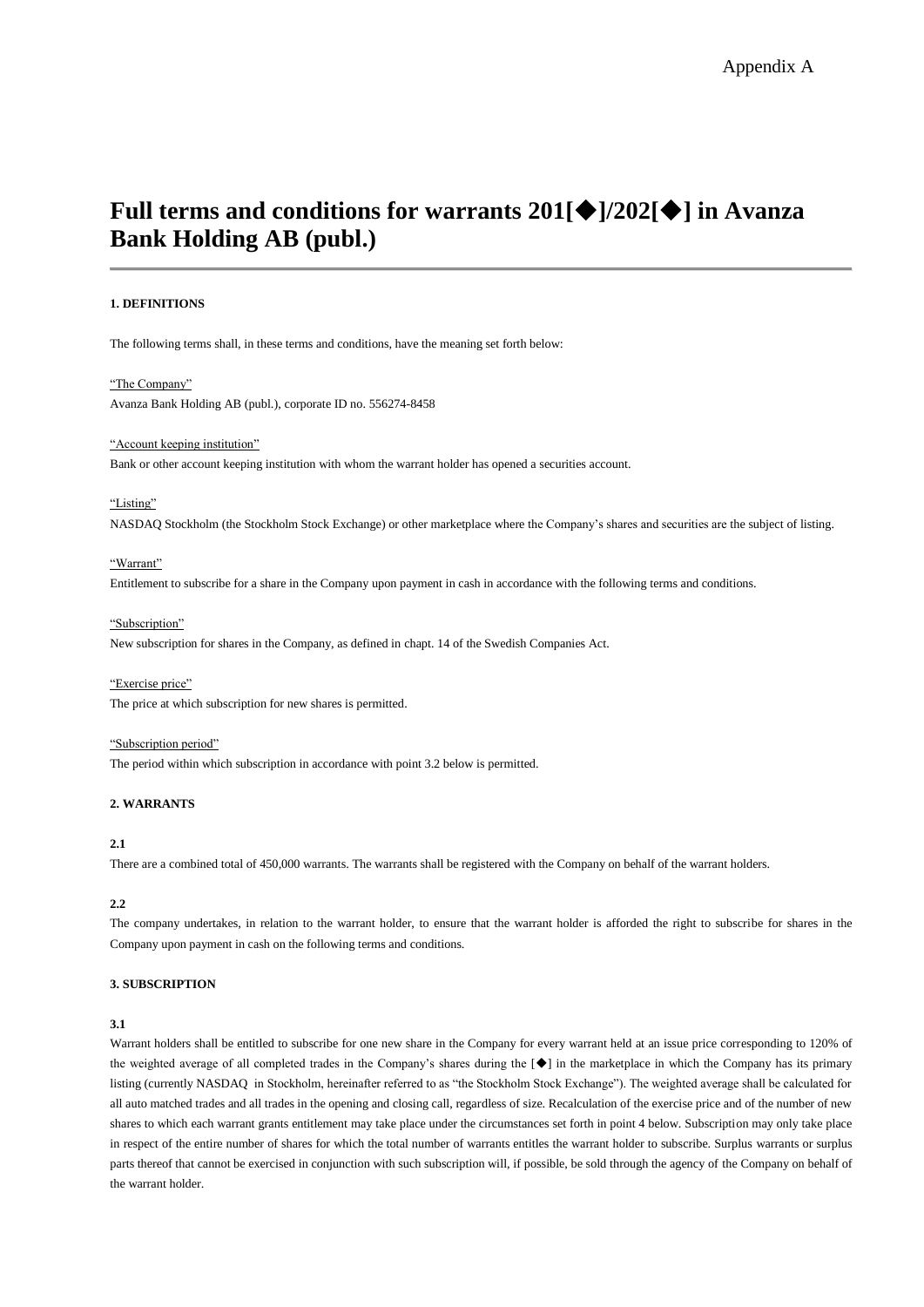#### **3.2**

Application to subscribe for shares may be made during the period from  $[\blacklozenge]$  until  $[\blacklozenge]$ , inclusive. The application is binding and irrevocable.

Following an application to subscribe, payment for the full number of shares to which the application to subscribe refers shall be made immediately in cash.

If an application to subscribe is not submitted within the period set forth in the first paragraph above, any and all rights pursuant to the warrants shall lapse.

#### **3.3**

If the Company decides to issue new shares with preferential rights for the Company's shareholders, the decision shall, if applicable, set forth the date by which an application to subscribe shall be made to grant entitlement to participate in the issue. Recalculation in accordance with point 4 below shall be effected in conjunction with applications to subscribe after any such date.

#### **3.4**

After subscription and payment, allocation shall be effected by means of registration in the Register of Shareholders through the agency of the Company. If the Company is not a VPC-registered company, the Company shall then issue interim certificates for the new shares. If the Company is a VPC-registered company on the subscription date, the new shares shall, instead, be registered on an interim basis in the warrant holder's securities account. Once registration with the Swedish Companies Registration Office has occurred, share certificates shall be issued upon return of interim certificates or, if the Company is a VPC-registered company, when the registration in the securities account becomes final. The date of issue for share certificates or final registration in the securities account may, under certain circumstances, be postponed, as set forth in point 4.

#### **3.5**

Shares issued following subscription shall grant entitlement to receive dividends for the first time in connection with the first dividend resolved following subscription. If the Company is a VPC-registered company when subscription occurs, shares issued following subscription shall grant entitlement to receive dividends for the first time on the first record date for dividends that occurs following the subscription

## **4. RECALCULATION OF EXERCISE PRICE UNDER DIVERSE CIRCUMSTANCES**

# **A/**

In the event of the Company implementing any or all of the measures set forth below under points B-J and if, in the opinion of the Company, the application of the standardised recalculation formula designated for this purpose would, with due regard to the technical structure of the measure or for any other reason, not be possible or could result in the financial compensation received by the warrant holders in relation to the shareholders being unreasonable, the Company shall, subject to the written consent of the Board of Directors of the Company thereto, conduct the recalculation of the exercise price and the number of shares and/or other compensation received by the warrant holders in a matter deemed expedient by the Company's Board of Directors and which yields a reasonable result.

Recalculation that refers to cash dividends or other dividends shall, in a deviation from the standardised recalculation formula set forth in section I below, be based on the total deviation from the aggregate dividends during the term of the warrants assumed in the valuation calculated in conjunction with the subscription for the warrants by the employees. Any such deviation may entail an increase or a decrease in the exercise price and may result in an increase or a decrease in the number of shares for which each warrant grants entitlement to subscribe.

## **B/**

Subscription shall not, in the event of the Company carrying out a bonus issue of shares and of notification of subscription being effected at a time that renders completion of the process impossible earlier than the tenth calendar day before the General Meeting resolving on the issue, be effected until the Meeting has resolved on this issue. Shares generated due to subscription effected after the issue decision do not grant entitlement to participate in the share issue. Share certificates for such shares shall not be issued until the share issue has been registered by the Swedish Companies Registration Office. Final registration in securities accounts shall not, with regard to VPC-registered companies, be effected until after the record date for the share issue.

A recalculated number of shares for which each warrant grants entitlement to subscribe and a recalculated exercise price shall both be applied in conjunction with subscription effected after the resolution regarding the bonus issue of shares. The recalculations shall be conducted by the Company using the following formulae: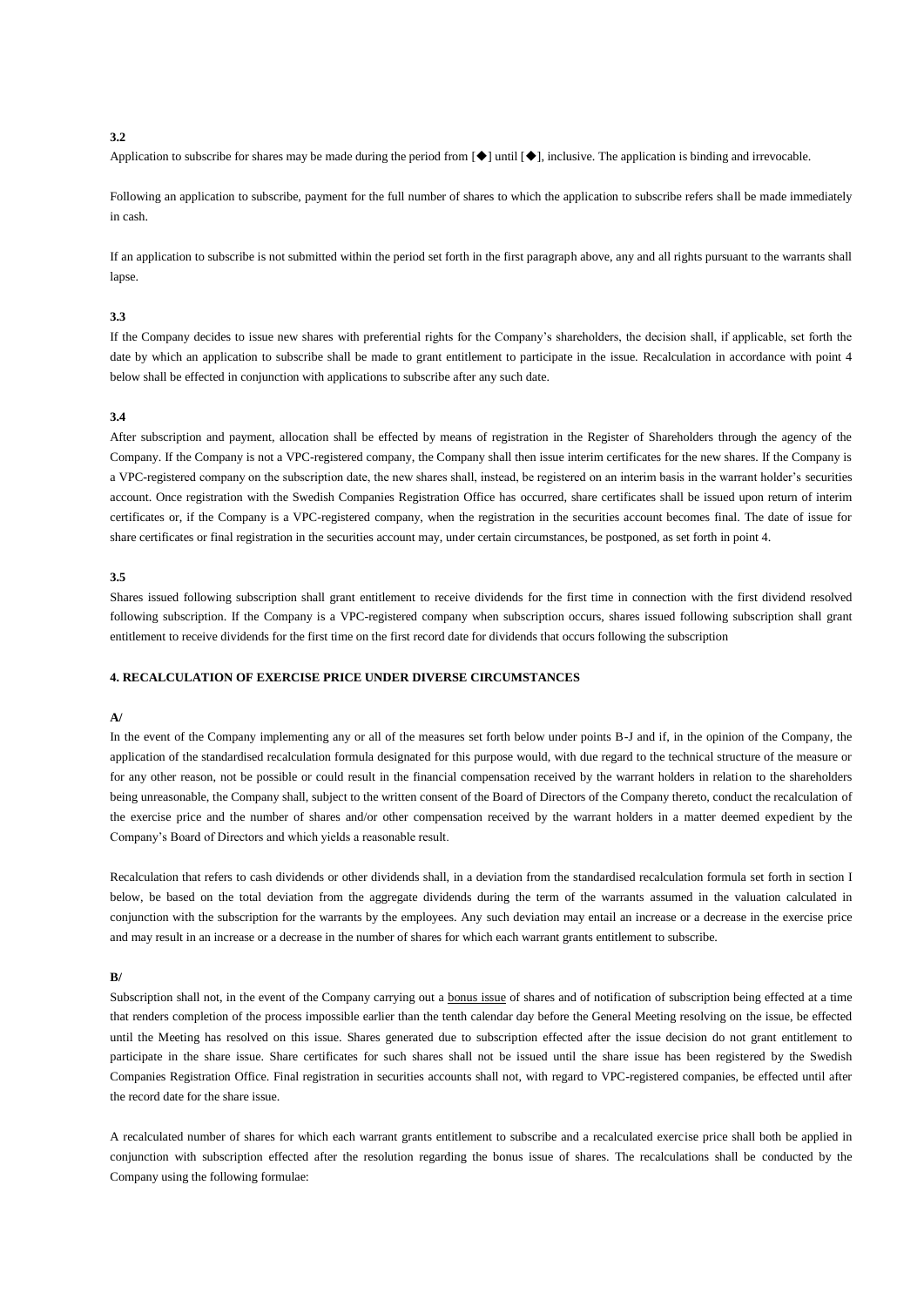| Recalculated number of shares for which each |     | the previous number of shares for which each warrant grants     |
|----------------------------------------------|-----|-----------------------------------------------------------------|
| warrant grants entitlement to subscribe      | $=$ | entitlement to subscribe x the number of shares after the bonus |
|                                              |     | issue                                                           |
|                                              |     |                                                                 |
|                                              |     | the number of shares before the bonus issue                     |
|                                              |     |                                                                 |
|                                              |     |                                                                 |
|                                              |     |                                                                 |
| recalculated exercise price                  | $=$ | the previous exercise price x the number of shares before the   |
|                                              |     | bonus issue                                                     |

the number of shares after the bonus issue

\_\_\_\_\_\_\_\_\_\_\_\_\_\_\_\_\_\_\_\_\_\_\_\_\_\_\_\_\_\_\_\_\_\_\_\_\_\_\_\_\_\_\_\_\_\_

The exercise price and the number of shares for which each warrant grants entitlement to subscribe recalculated in the manner set forth above shall be determined by the Company at the earliest possible opportunity at the General Meeting after the Meeting's resolution on the bonus issue of shares and shall be applied from the time of the resolution on the bonus issue of shares.

## **C/**

In the event of the Company effecting a reverse share split or a share split, a corresponding recalculation of the number of shares for which each warrant grants entitlement to subscribe, and of the exercise price, shall be carried out by the Company on the same grounds as those applied in conjunction with recalculation occasioned by a bonus issue of shares. The date when the reverse share split or share split is effected by Euroclear Sweden AB at the request of the Company shall be deemed to be the record date with regard to VPC-registered companies.

## **D/**

In the event of the Company effecting a new share issue with preferential rights for shareholders to subscribe for new shares for cash payment or payment through offsetting at a time when the Company's shares are not the subject of listing on the Stockholm Stock Exchange or of any other market listing, warrant holders shall be afforded precedence in subscribing to the issue in accordance with the provisions of the following paragraph.

Preferential rights to subscribe for the issue shall entail the granting to warrant holders of the same preferential rights to subscribe for new shares as those which may, in accordance with the decision, accrue to shareholders. The warrant holder shall, in connection therewith, and hence irrespective of the fact that subscription has not occurred, be deemed to own the number of shares that he would have received in the event of the warrant holder already having exercised all of the warrants held by him.

The provisions of the previous paragraph shall be correspondingly applicable in the event of the Company deciding, at a time when the Company's shares are not the subject of such listing as set forth in the first paragraph, to issue new convertibles or warrants for new subscription with preferential rights for all shareholders to subscribe for such instruments for cash payment or payment through offsetting.

The Company may also, as an alternative to the provisions of the preceding paragraphs with regard to granting warrant holders the same preferential rights to subscribe to issues as that accrued to shareholders, and in order to ensure that the recalculation of the exercise price and the number of shares yields a reasonable result, decide to recalculate the exercise price and the number of shares in a manner deemed expedient by the Company's auditors elected by the General Meeting or other independent valuer appointed by the Company.

The Company may not, at a time when the Company's shares are not the subject of such listing as set forth in the first paragraph, decide to reduce the share capital by means of repayment to the shareholders without having reached agreement with all warrant holders regarding the amended exercise price to be applied after such a decision.

# **E/**

In the event of the Company, at a time when the Company's shares are not the subject of listing on the Stockholm Stock Exchange or in any other marketplace, effecting a new share issue whereby the new shares shall be subscribed for in cash or through offsetting with preferential rights for all shareholders, the following provisions shall apply with regard to the right to participate in the issue for shares obtained through subscription: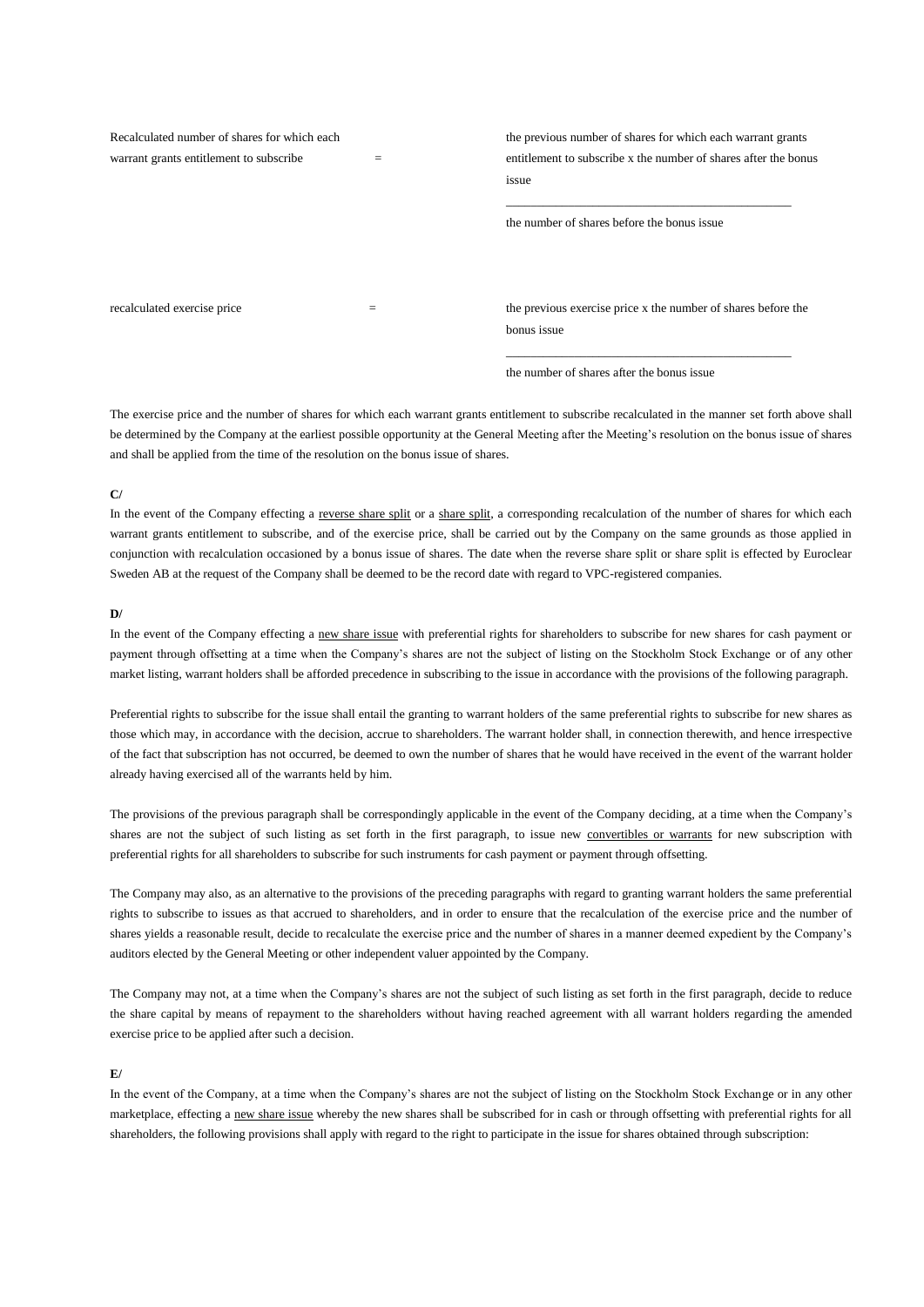1. If the issue is approved by the Board of Directors, subject to the approval of the General Meeting or as authorised by the General Meeting, the issue decision shall set forth the latest date by which subscription shall be effected for shares obtained through subscription in order to grant entitlement to participate in the issue. Such dates may not be earlier than the tenth calendar day after the decision.

2. If the issue is approved by the General Meeting, subscription shall – where application to subscribe is effected at a time that it cannot be effected by the tenth calendar day before the General Meeting that will approve the issue – not be effected until it has been approved by the Meeting. Shares obtained by reason of such subscription shall not grant entitlement to participate in the issue.

A recalculated exercise price and a recalculated number of shares accruing to each warrant shall apply in conjunction with subscription effected at a time when the right to participate in the new share issue does not arise.

The recalculation shall be carried out using the following formulae:

|                          | the previous exercise price x the average               |
|--------------------------|---------------------------------------------------------|
|                          | market price of the share during the subscription       |
| recalculated             | period mandated in the issue decision                   |
| exercise<br>$=$          | (the average price of the share)                        |
| price                    | the average price of the share $+$ the                  |
|                          | theoretical value of the warrant calculated             |
|                          | on the basis thereof                                    |
|                          | the previous number of shares to which each warrant     |
| recalculated number of   | grants entitlement to subscribe x (the average price of |
| shares for which each    | the share $+$ the theoretical value of the warrant      |
| warrant grants           | calculated on the basis thereof)                        |
| entitlement to subscribe | the average price of the share                          |

The average price of the share shall be deemed to correspond to the average of the calculated mean of the highest and lowest listed price paid on every trading day during the subscription period in accordance with the Stockholm Stock Exchange's official price list or in accordance with an equivalent price list in another marketplace in which the Company's shares are the subject of listing. In the absence of any price paid notation, the bid price noted as the closing price shall, instead, be used in the calculation. Days when no price paid or bid price are noted shall not be included in the calculation.

The theoretical value of the warrant shall be calculated using the following formula:

|           | the maximum number of new shares                 |
|-----------|--------------------------------------------------|
|           | that may be issued in accordance with            |
| the value | the issue decision x (the average price)         |
| of the    | of the share – the issue price of the new share) |
| warrant   | the number of shares before the issue decision   |

If this calculation yields a negative value, the theoretical value of the warrant shall be set at zero.

The exercise price and number of shares recalculated in accordance with the above shall be determined by the Company after the subscription period has ended and shall be applied to share subscription effected thereafter.

Share subscription shall, during the period prior to the setting of the recalculated exercise price and recalculated number of shares, be effected on a preliminary basis only, in conjunction with which an interim certificate shall be received for the full number of shares at the, as yet, non-recalculated exercise price. Written confirmation shall also be provided of the right to obtain the additional number of shares or the cash amount to which the holder may be entitled in accordance with the recalculated exercise price. Once the recalculated exercise price has been set, a settlement in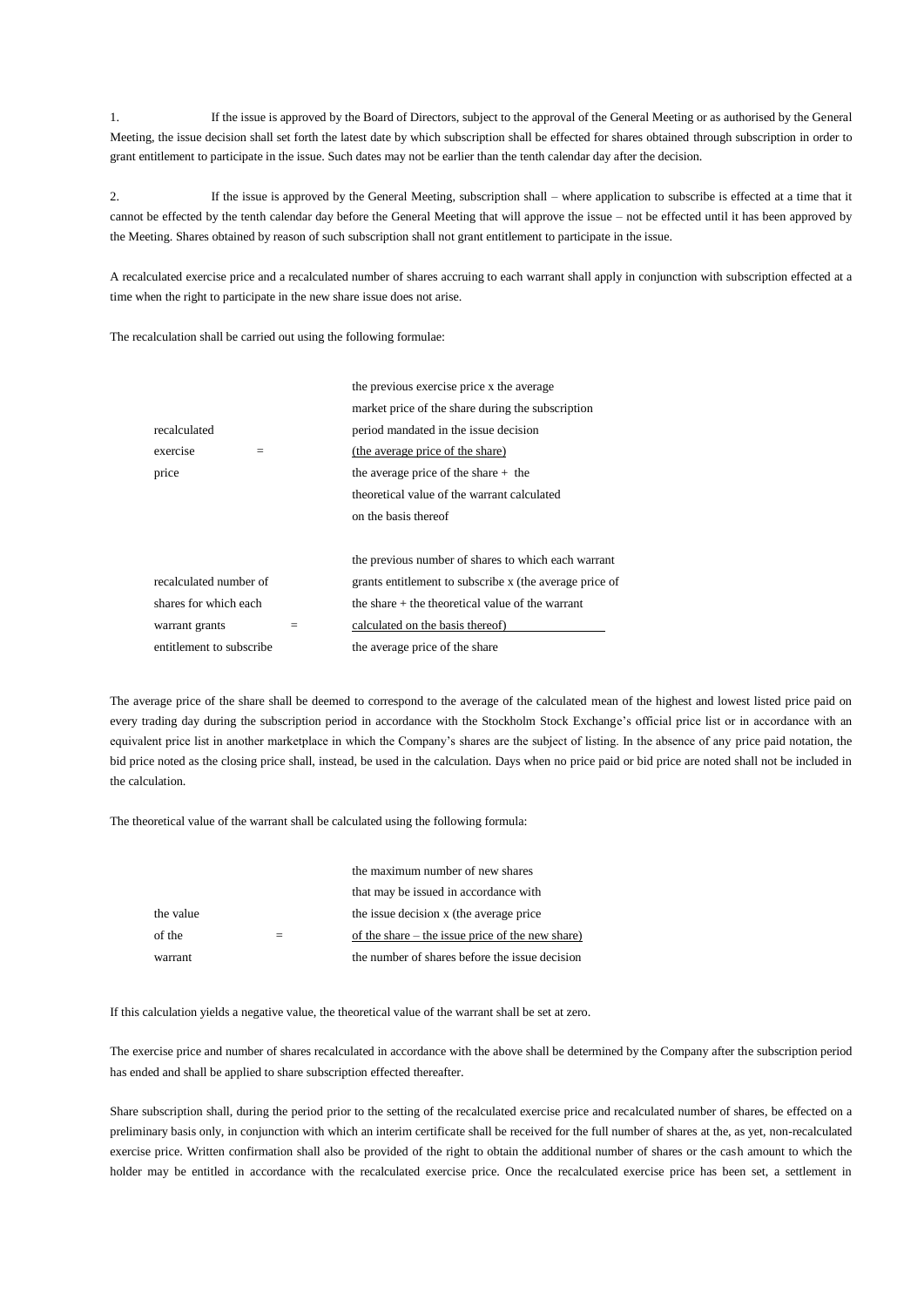accordance with the confirmation document shall be provided upon return of the said document. Share certificates will only be issued in return for interim certificates issued in conjunction with preliminary subscription in accordance with the provisions of the previous paragraph once the new share issue has been registered with the Swedish Companies' Registration Office. A full number of shares shall, with regard to VPC-registered companies, be registered on an interim basis at the, as yet, non-recalculated exercise price in a securities account, with final registration occurring once the recalculated exercise price has been set.

## **F/**

In the event of the Company – with preferential rights for all shareholders and for cash payment or payment through offsetting – effecting an issue pursuant to the provisions of chapt. 14 or 15 of the Swedish Companies Act, at a time when the Company's shares are the subject of listing on the Stockholm Stock Exchange or other market, the provisions of section E, paragraph 1, points 1 and 2 shall be correspondingly applicable with regard to the right to participate in the issue for shares issued in conjunction with subscription by the exercise of warrants.

A recalculated exercise price and a recalculated number of shares accruing to each warrant shall be applied in conjunction with share subscription effected at a time when the right to participate in the issue does not arise.

The recalculation shall be carried out using the following formulae:

|                          |     | the previous exercise price x the average               |
|--------------------------|-----|---------------------------------------------------------|
|                          |     | market price of the share during the subscription       |
| recalculated             |     | period mandated in the issue decision                   |
| exercise<br>$=$          |     | (the average price of the share)                        |
| price                    |     | the average price of the share $+$ the                  |
|                          |     | value of the warrant                                    |
| recalculated number of   |     | the previous number of shares to which each warrant     |
| shares for which each    |     | grants entitlement to subscribe x (the average price of |
| warrant grants           | $=$ | the share $+$ the value of the warrant                  |
| entitlement to subscribe |     | the average price of the share                          |

The average price of the share shall be calculated in the manner set forth in section E above.

The average price of the share shall be deemed to correspond to the average of the calculated mean of the highest and lowest listed price paid on every trading day during the subscription period in accordance with the Stockholm Stock Exchange's official price list or in accordance with an equivalent price list in another marketplace in which the Company's shares are the subject of listing. In the absence of any price paid notation, the bid price noted as the closing price shall, instead, be used in the calculation. Days when no price paid or bid price are noted shall not be included in the calculation. The exercise price and number of shares recalculated in accordance with the above shall be determined by the Company after the subscription period has ended and shall be applied to share subscription effected thereafter.

The provisions of the final paragraph of section E shall be correspondingly applicable in conjunction with share subscription effected during the period until such time as the recalculated exercise price and recalculated number of shares has been set.

#### **G/**

In the event of the Company, in cases other than those set forth in sections B-F above, making an offer to all shareholders, with preferential rights in accordance with the principles set forth in chapt. 13, §1 of the Swedish Companies Act, to acquire securities or rights of any kind, or of the Company deciding, in accordance with the above-mentioned principles, to distribute such securities or rights without payment (the offer), a recalculated exercise price and a recalculated number of shares accruing to each warrant shall apply in conjunction with share subscription called for at a time whereby shares thereby acquired do not grant entitlement to participate in the offer. The recalculation shall be carried out using the following formulae:

|              | the previous exercise price x the average         |
|--------------|---------------------------------------------------|
|              | market price of the share during the subscription |
| recalculated | period mandated in the issue decision             |
| exercise     | (the average price of the share)                  |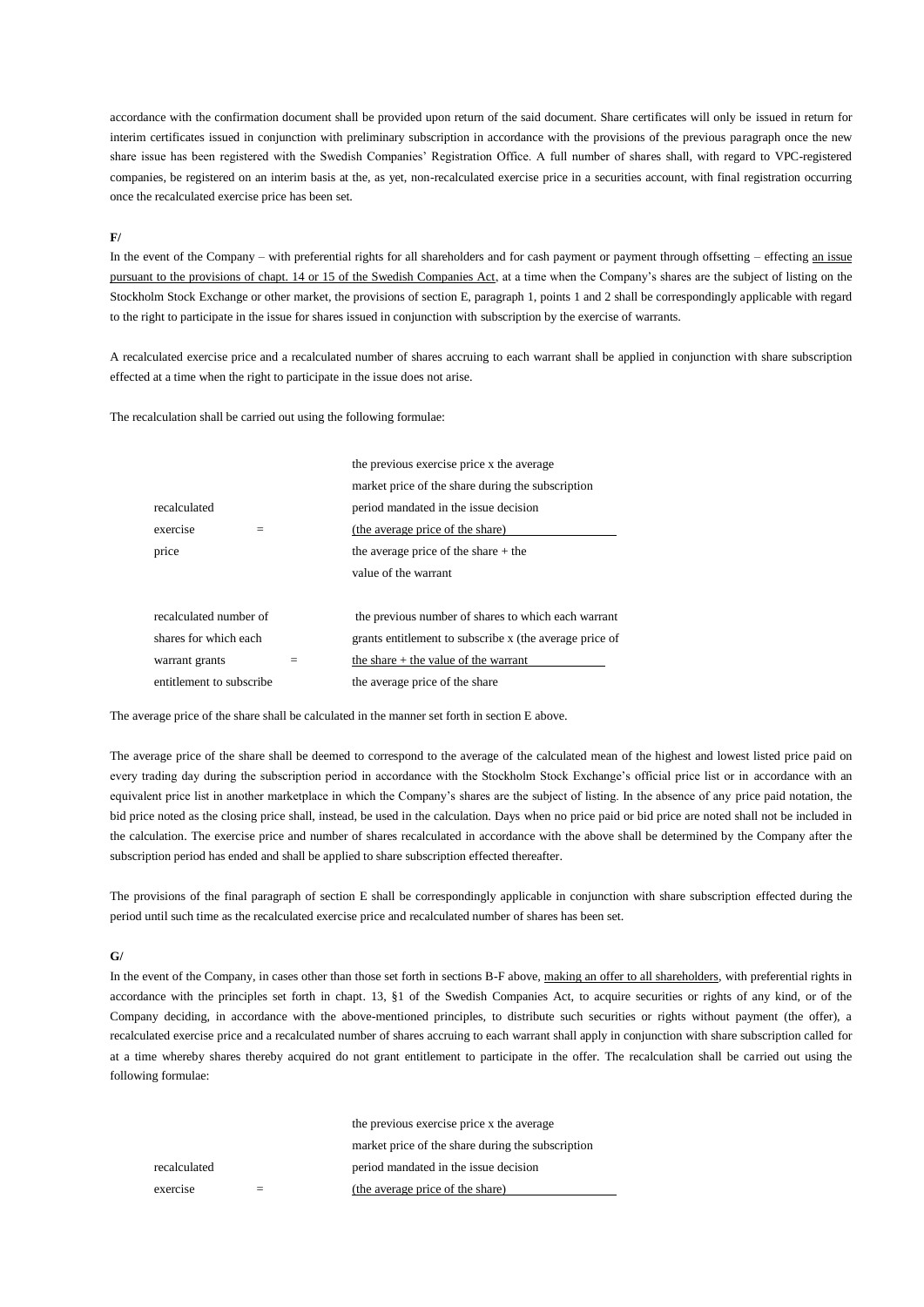| price                    |     | the average price of the share $+$ the value            |
|--------------------------|-----|---------------------------------------------------------|
|                          |     | of the right to participate in the                      |
|                          |     | offer (the value of the purchase right)                 |
|                          |     |                                                         |
|                          |     | the previous number of shares to which each warrant     |
| recalculated number of   |     | grants entitlement to subscribe x (the average price of |
| shares for which each    |     | the share $+$ the value of the right to participate in  |
| warrant grants           | $=$ | the offer (the value of the purchase right)             |
| entitlement to subscribe |     | the average price of the share                          |

The average price of the share shall be calculated in the manner set forth in section E above.

In the event of the shareholders having obtained purchase rights and of trading in the same having occurred, the value of the right to participate in the offer shall be deemed to correspond to the value of the purchase right. The value of the purchase right shall, in connection therewith, be deemed to correspond to the average of the calculated mean of the highest and lowest listed price paid for the purchase rights on every trading day during the application period in accordance with the Stockholm Stock Exchange's official price list or in accordance with an equivalent price list in another marketplace in which the Company's shares are the subject of listing. In the absence of any price paid notation, the bid price noted as the closing price shall, instead, be used in the calculation. Days when no price paid or bid price are noted shall not be included in the calculation.

In the event of shareholders not having received purchase rights or of such trading in purchase rights as set forth in the previous paragraph otherwise not having occurred, a recalculation of the exercise price shall be carried out by applying, as far as possible, the principles set forth above in this section G, in which context the following shall apply. If the securities or rights offered to the shareholders are listed, the value of the entitlement to participate in the offer shall be deemed to correspond to the average of the calculated mean of the highest and lowest listed price paid for trades in these securities or rights on the marketplace on every trading day during 25 trading days from the first day of listing, less, where relevant, the payment made for the same in conjunction with the offer. In the absence of any price paid notation, the bid price noted as the closing price shall, instead, be used in the calculation. Days when no price paid or bid price are noted shall not be included in the calculation. When recalculating the exercise price in accordance with the provisions of this paragraph, the said period of 25 trading days shall be deemed to correspond to the application period mandated in the offer in accordance with the first paragraph of this section G above.

If the securities or rights offered to the shareholders are not listed, the value of the right to participate in the offer shall, as far as possible be set in line with the change in the market value of the Company's shares that may be deemed to have occurred as a result of the offer.

If the Company's shares are not the subject of listing and it is decided to make an offer to all shareholders in accordance with the above, the Company shall be able to decide to recalculate the exercise price and the number of shares in a manner deemed expedient by the Company's auditors elected by the General Meeting or other independent valuer appointed by the Company in order to ensure that the recalculation of the exercise price and the number of shares yields a reasonable result.

The exercise price and the number of shares recalculated in the manner set forth above shall be determined by the Company at the earliest possible opportunity after it has been possible to calculate the value of the entitlement to participate in the offer and shall be applied in conjunction with share subscription effected after such determination has occurred.

The provisions of the final paragraph of section E shall be correspondingly applicable in conjunction with share subscription effected during the period until such time as the recalculated exercise price and recalculated number of shares has been set.

#### **H/**

In the event of the Company deciding – with preferential rights for all shareholders and for cash payment or payment through offsetting – to effect a new share issue or a share issue pursuant to the provisions of chapt. 14 or 15 of the Swedish Companies Act at a time when the Company's shares are the subject of listing on the Stockholm Stock Exchange or other marketplace, the Company shall be entitled to grant all warrant holders the same preferential rights as those which, pursuant to the decision, accrue to the shareholders. Every warrant holder shall, in conjunction therewith and hence notwithstanding that share subscription has not been effected, be deemed to own the number of shares that the warrant holder would have received if share subscription had been effected at the exercise price that obtained at the time of the issue decision.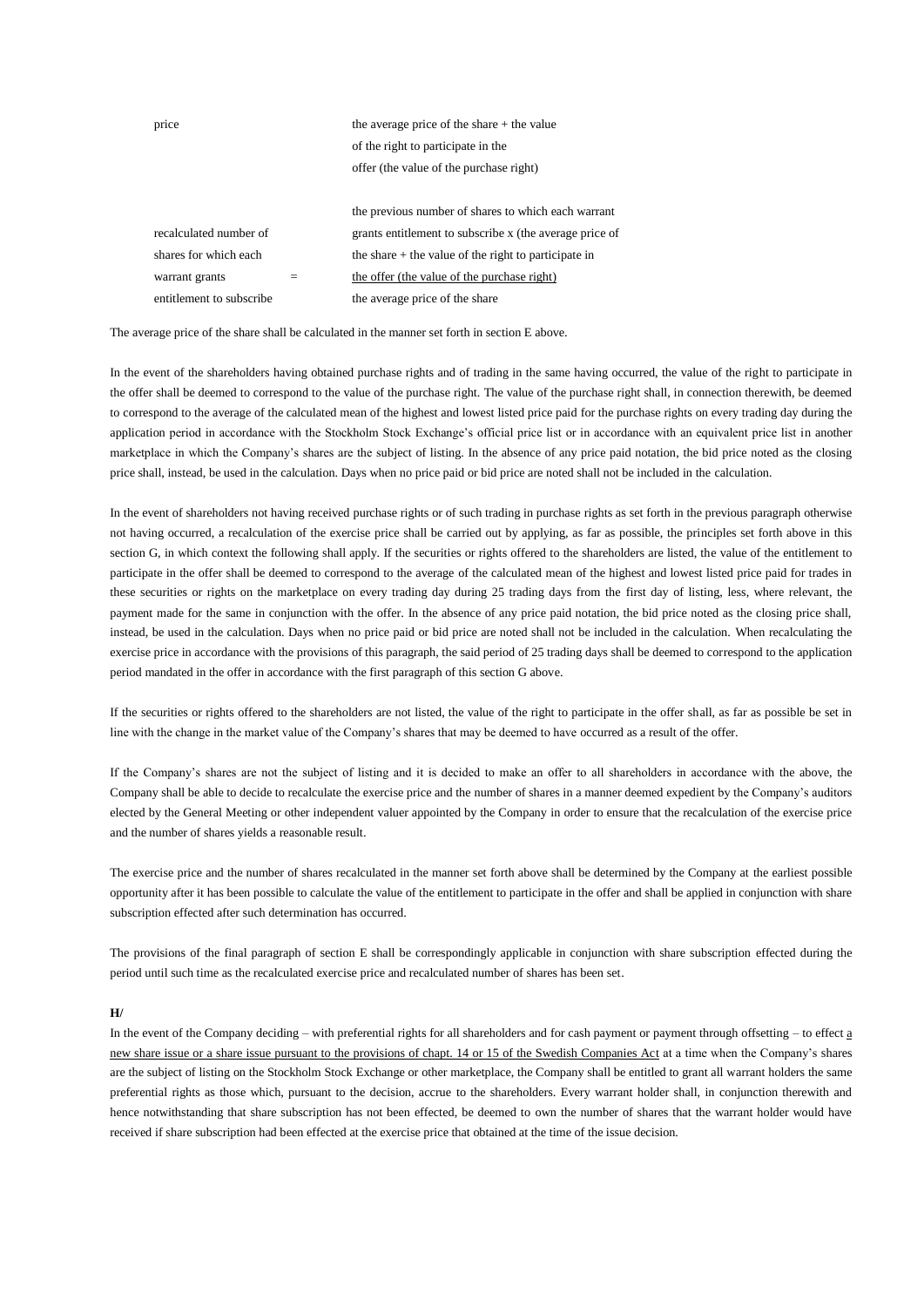In the event of the Company deciding to make an offer to the shareholders of the kind set forth in section G above, the provisions of the previous paragraph shall be correspondingly applicable, other than that the number of shares that the warrant holder shall be deemed to own must, in such cases, be determined at the exercise price that obtained at the time of the offer decision.

In the event of the Company deciding to give the warrant holders preferential rights in accordance with the provisions of this section H, no recalculation of the exercise price and the number of shares accruing to each warrant in accordance with sections D, E, F or G above shall take place.

## **I/**

In the event of a cash dividend to the shareholders being approved whereby they shall receive a dividend payment which, together with other dividend payments disbursed during the same financial year, exceeds 15% of the average price of the share during a period of 25 trading days immediately preceding the date when the Board of Directors of the Company announces to the General Meeting its intention to propose such a dividend, a recalculated exercise price and a recalculated number of shares to which each warrant grants entitlement to subscribe shall be applied in conjunction with share subscription called for at a time when shares obtained thereby do not grant entitlement to receive such a dividend. The recalculation shall be based on that part of the aggregate dividend payment that exceeds 15% of the share's average price during the abovementioned period (extraordinary dividend).

The recalculation shall be carried out using the following formulae:

|                          |     | the previous exercise price x the average              |
|--------------------------|-----|--------------------------------------------------------|
|                          |     | market price during a period of 25 trading             |
| recalculated             |     | days, incl., calculated from the date when the share   |
| exercise                 |     | was listed without entitlement to extraordinary        |
| price                    |     | dividends (average price of the share)                 |
|                          |     | the average price of the share $+$ the                 |
|                          |     | extraordinary dividend disbursed per share             |
|                          |     |                                                        |
|                          |     | the previous number of shares to which each warrant    |
| recalculated number of   |     | grants entitlement to subscribe x the average price of |
| shares for which each    |     | the share $+$ the extraordinary dividend disbursed     |
| warrant grants           | $=$ | per share                                              |
| entitlement to subscribe |     | the average price of the share                         |
|                          |     |                                                        |

The average price of the share shall be deemed to correspond to the average of the calculated mean of the highest and lowest listed price paid for the purchase rights on every trading day during the respective period of 25 trading days in accordance with the Stockholm Stock Exchange's official price list or in accordance with an equivalent price list in another marketplace in which the Company's shares are the subject of listing. In the absence of any price paid notation, the bid price noted as the closing price shall, instead, be used in the calculation. Days when no price paid or bid price are noted shall not be included in the calculation.

The exercise price and the number of shares recalculated in accordance with the above shall be determined by the Company after the expiry of the above-mentioned period of 25 trading days, inclusive, calculated from the date when the share was listed without entitlement to receive an extraordinary dividend and shall be applied in conjunction with share subscription effected thereafter.

If the Company's shares are not the subject of listing and the payment of a cash dividend to the shareholders whereby they receive a dividend payment which, together with other dividend payments disbursed during the same calendar year, exceeds 10% of the Company's net profit for the financial year, a recalculated exercise price and a recalculated number of shares for which each warrant grants entitlement to subscribe shall be applied in conjunction with share subscription called for at a time when shares obtained thereby do not grant entitlement to receive such a dividend payment. The recalculation shall be based on the aggregate dividend payment that exceeds 10% of the Company's net profit for the financial year and shall be carried out in accordance with the principles set forth in this point by an independent valuer appointed by the Company.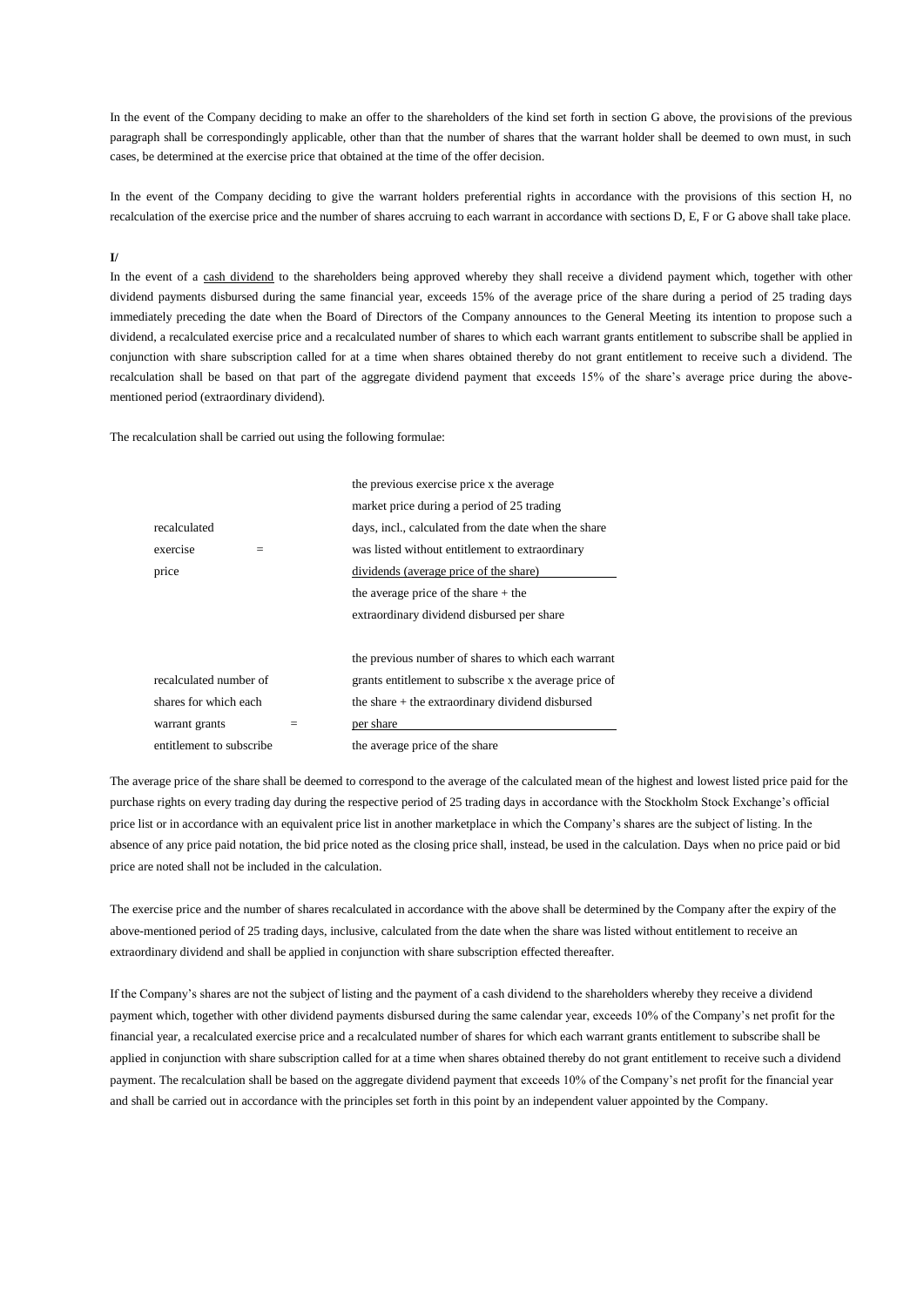**J/**

If the Company's share capital, at a time when the Company's shares are the subject of listing on the Stockholm Stock Exchange or other form of market listing, would be reduced as a result of repayment to the shareholders, and this reduction is mandatory, a recalculated exercise price and a recalculated number of shares for which each warrant grants entitlement to subscribe shall be applied.

The recalculation shall be carried out using the following formulae:

|                          | the previous exercise price x the average              |
|--------------------------|--------------------------------------------------------|
|                          | market price during a period of 25 trading             |
| recalculated             | days, incl., calculated from the date when the share   |
| exercise<br>$=$          | was listed without entitlement to repayment            |
| price                    | (average price of the share)                           |
|                          | the average price of the share $+$ the                 |
|                          | amount repaid per share                                |
|                          |                                                        |
|                          |                                                        |
| recalculated number of   | the previous number of shares to which each warrant    |
| shares for which each    | grants entitlement to subscribe x the average price of |
| warrant grants           | the share $+$ the amount repaid per share              |
| entitlement to subscribe | the average price of the share                         |

The average price of the share shall be calculated in the manner set forth in section E.

An estimated repayment amount, calculated as shown below, shall be used in conjunction with recalculations in accordance with the above, rather than the actual amount repaid per share, where the reduction occurs by means of the redemption of shares:

|               |     | the actual amount repaid per redeemed share -                 |
|---------------|-----|---------------------------------------------------------------|
|               |     | the average market price of the share during a period         |
|               |     | of 25 trading days immediately preceding the date             |
| estimated     |     | when the share was listed without entitlement to              |
| amount repaid | $=$ | participate in the reduction (the average price of the share) |
| per share     |     | the number of shares in the Company that form the basis       |
|               |     | for the reduction of a share, -1                              |

The average price of the share shall be calculated using the method set forth in section E above.

The exercise price and the number of shares recalculated in accordance with the above shall be determined by the Company after the expiry of the specified period of 25 trading days and shall apply in conjunction with share subscription effected thereafter.

The provisions of the final paragraph of section E above shall be correspondingly applicable in conjunction with share subscription effected during the period until the recalculated exercise price and recalculated number of shares have been determined.

If the Company's share capital would be reduced through the redemption of shares with repayment to the shareholders, and this reduction is not mandatory, but where the reduction is, in the opinion of the Company and with regard to its technical structure and economic effects, equivalent to a mandatory reduction, a recalculation of the exercise price and the number of shares shall be affected applying, as far as possible, the principles set forth above in this section J.

## **K/**

The exercise price shall, in conjunction with recalculation in accordance with the above, be rounded off to a full multiple of ten öre, in connection wherewith, five öre shall be rounded up.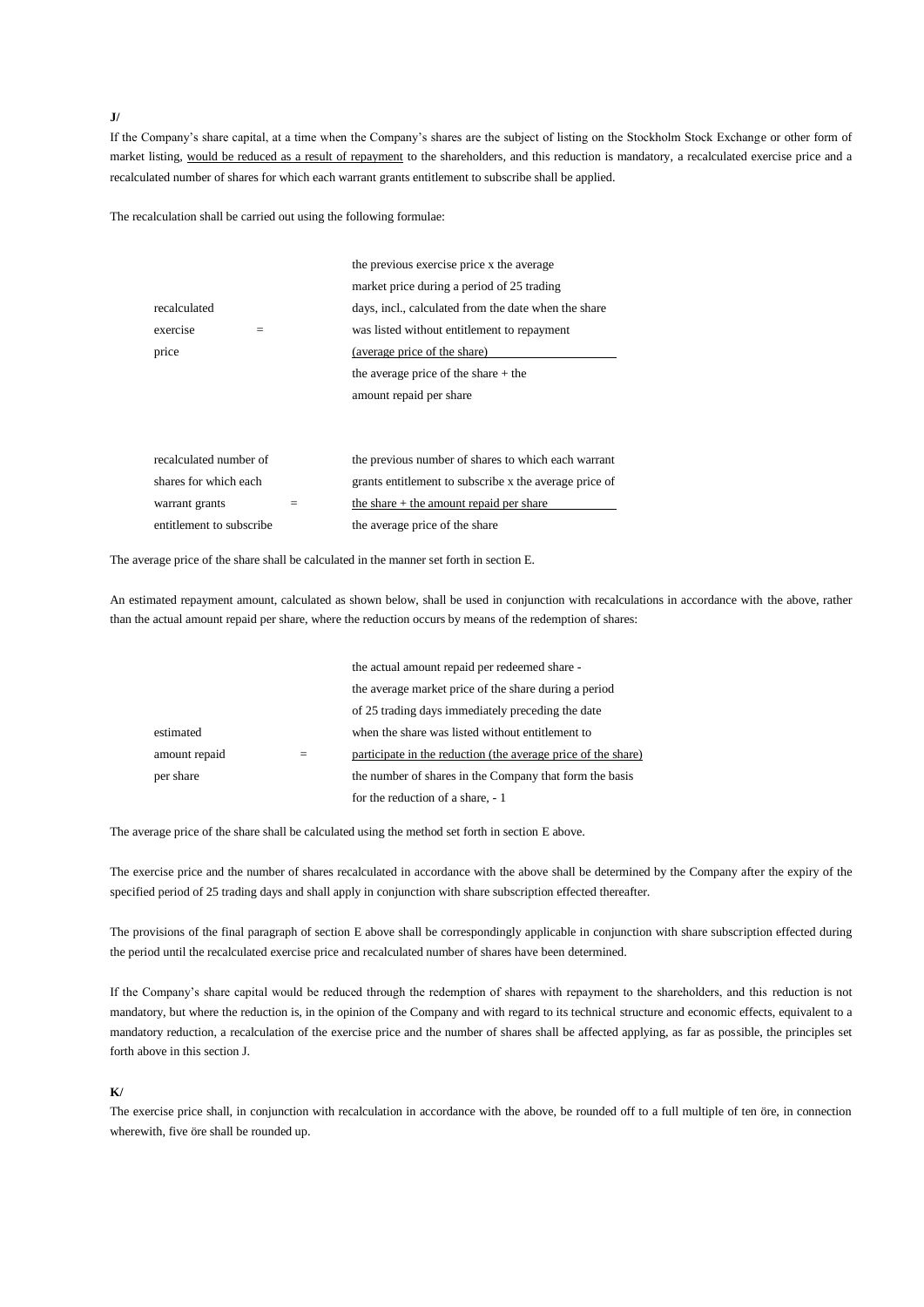#### **L/**

In the event of a decision that the Company shall enter into liquidation in accordance with the provisions of chapt. 25 of the Swedish Companies Act, share subscription may not thereafter be called for, irrespective of the grounds for liquidation. The right to call for share subscription shall cease in conjunction with the decision to enter into liquidation, irrespective of whether this decision has gained legal force.

Known warrant holders shall, not later than two months before the General Meeting resolves on whether the Company is to enter into voluntary liquidation pursuant to the provisions of chapt. 25, §1 of the Swedish Companies Act, be given written notification of the intended liquidation. The notification shall include a reminder that share subscription may not be called for once the General Meeting has resolved in favour of liquidation.

Warrant holders shall, in the event of the Company issuing notification of intended liquidation in accordance with the above, and the provisions of point 3 above with regard to the earliest date upon which share subscription may be called for notwithstanding, be entitled to call for share subscription from the date when the notification was issued, provided that share subscription can be effected by the tenth calendar day before the General Meeting at which the question of the Company's liquidation shall be addressed.

## **M/**

Share subscription may not subsequently be called for in the event of the General Meeting approving a merger plan pursuant to the provisions of chapt. 23, §15 of the Swedish Companies Act whereby the Company shall be merged into another company.

Known warrant holders shall, not later than two months before the General Meeting is to resolve on the question of the merger, as set forth above, be given written notification of the intention to merge. The notification shall include a presentation of the principal content of the intended merger plan and shall remind the warrant holders that share subscription may not be called for once a final decision on merger has been taken as set forth in the first paragraph above.

Warrant holders shall, in the event of the Company issuing notification of an intended merger in accordance with the above, and the provisions of point 3 above with regard to the earliest date upon which share subscription may be called for notwithstanding, be entitled to call for share subscription from the date when the notification was issued, provided that share subscription can be effected by the tenth calendar day before the General Meeting at which the question of the merger plan by means of which the Company shall be merged into another company shall be approved.

## **N/**

The following shall apply in the event of the Board of Directors of the Company drawing up a merger plan in accordance with chapt. 23, §28 of the Swedish Companies Act whereby the Company shall be merged into another company, or of the Company's shares being subject to compulsory redemption in accordance with chapt. 22 of the same Act.

If a Swedish limited company owns all of the shares in the Company and the Company's Board of Directors announces its intention to draw up a merger plan in accordance with the section of the Act cited in the previous paragraph, the Company shall, in the event of a final date for share subscription in accordance with point 3 above falling after such announcement, determine a new final day on which share subscription may be called for (final day). The final day shall fall within 60 days of the announcement.

The provisions of the previous paragraph with regard to a final day shall be correspondingly applicable in the event of a shareholder (majority shareholder), either solely or together with subsidiary companies, owning shares representing a sufficiently large share of all shares in the Company that the majority shareholder is entitled, under the provisions of then current legislation, to demand the compulsory redemption of the remaining shares and of the majority shareholder announcing his intention to demand such compulsory redemption.

If the announcement has occurred in accordance with the above provisions of this section N, warrant holders shall, the provisions of point 3 above regarding the earliest date for calling for share subscription notwithstanding, be entitled to call for share subscription up to the final day. The Company shall issue known warrant holders with written notification, no later than four weeks before the final day, reminding them of this right and of the fact that share subscription may not be called for after the final day.

## **O/**

Notification of subscription may not subsequently occur in the event of the General Meeting approving a demerger plan pursuant to the provisions of chapt. 24 of the Swedish Companies Act whereby the Company shall be demerged by means of the takeover of all of the Company's assets and liabilities by one or more other companies.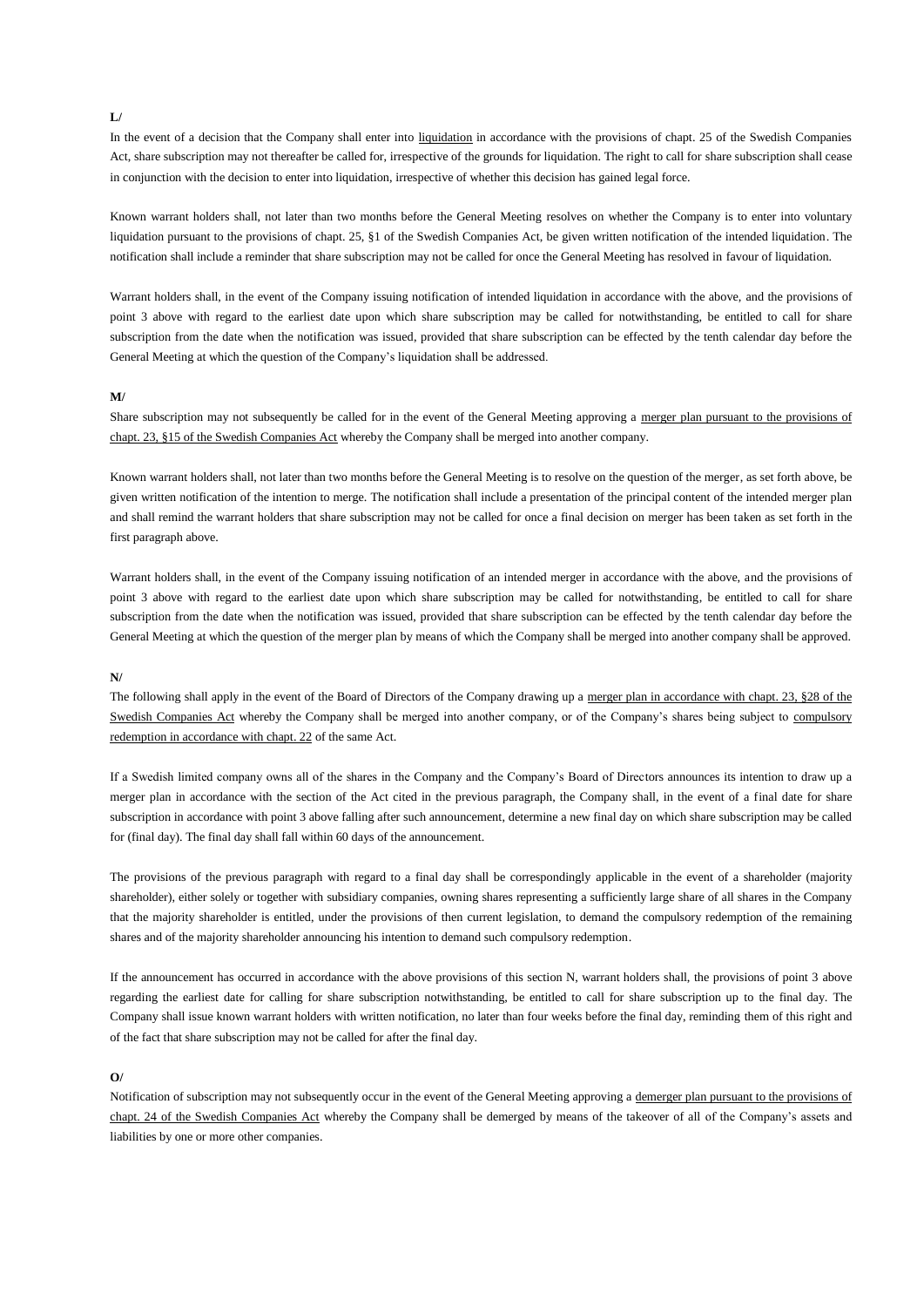Warrant holders shall be issued with written notification of the intended demerger no later than two months before the Company reaches a final decision on demerger in accordance with the above. The notification shall include a presentation of the principal content of the intended demerger plan and shall remind the warrant holders that application to subscribe may not be made once a final decision on demerger has occurred or the demerger plan has been approved by the shareholders.

Warrant holders shall, in the event of the Company issuing notification of an intended demerger in accordance with the above, and the provisions of point 3 above with regard to the earliest date upon which share subscription may be called for notwithstanding, be entitled to call for share subscription from the date when the notification was issued, provided that share subscription can be effected by the tenth calendar day before the General Meeting at which the demerger plan shall be approved or the date on which the shareholders shall approve the demerger plan.

# **P/**

The provisions of sections L, M, N and O above mandating that share subscription may not be called for after a decision on liquidation, approval of a merger plan, or the end of a new final day in conjunction with a merger or approval of a demerger plan notwithstanding, the right to call for share subscription shall recommence in the event of the liquidation process being terminated or of the merger or demerger not being implemented.

## **Q/**

Share subscription may not once again be called for in the event of the Company being declared bankrupt. If the receiving order is, however, lifted by a higher court of law, share subscription may once again be called for.

# **5. SPECIAL UNDERTAKING BY THE COMPANY**

The Company furthermore undertakes not to implement any of the measures set forth in point 4 above that would entail a recalculation of the exercise price to a sum lower than the nominal value of the share.

#### **6. COMMUNICATIONS**

Warrant holders are obliged to notify the Company without delay of their name and address for entry in the Company's register of warrant holders.

Communications relating to the warrants shall be by means of letters in the post sent to the warrant holders at the addresses most recently known to the Company, or by means of an announcement in a newspaper published daily in Stockholm.

Letters sent by recorded delivery shall be deemed to have reached the warrant holders within three days of being sent.

# **7. CONFIDENTIALITY**

The Company may not, without authorisation, provide third parties with information regarding warrant holders.

The Company reserves the right, however, to take note of information on warrant holders.

## **8. AMENDMENTS TO TERMS AND CONDITIONS**

The Company shall be entitled to amend these terms and conditions to the extent that legislation, court rulings, or official directives so require or if it is otherwise, in the opinion of the Company, expedient or necessary for practical reasons and the warrant holders' rights will not be harmed in any material respect.

# **9. APPLICABLE LAW AND FORUM**

These warrants and associated legal issues shall be governed by and subject to Swedish law. Suit shall be brought in the Stockholm District Court or other such forum accepted in writing by the Company.